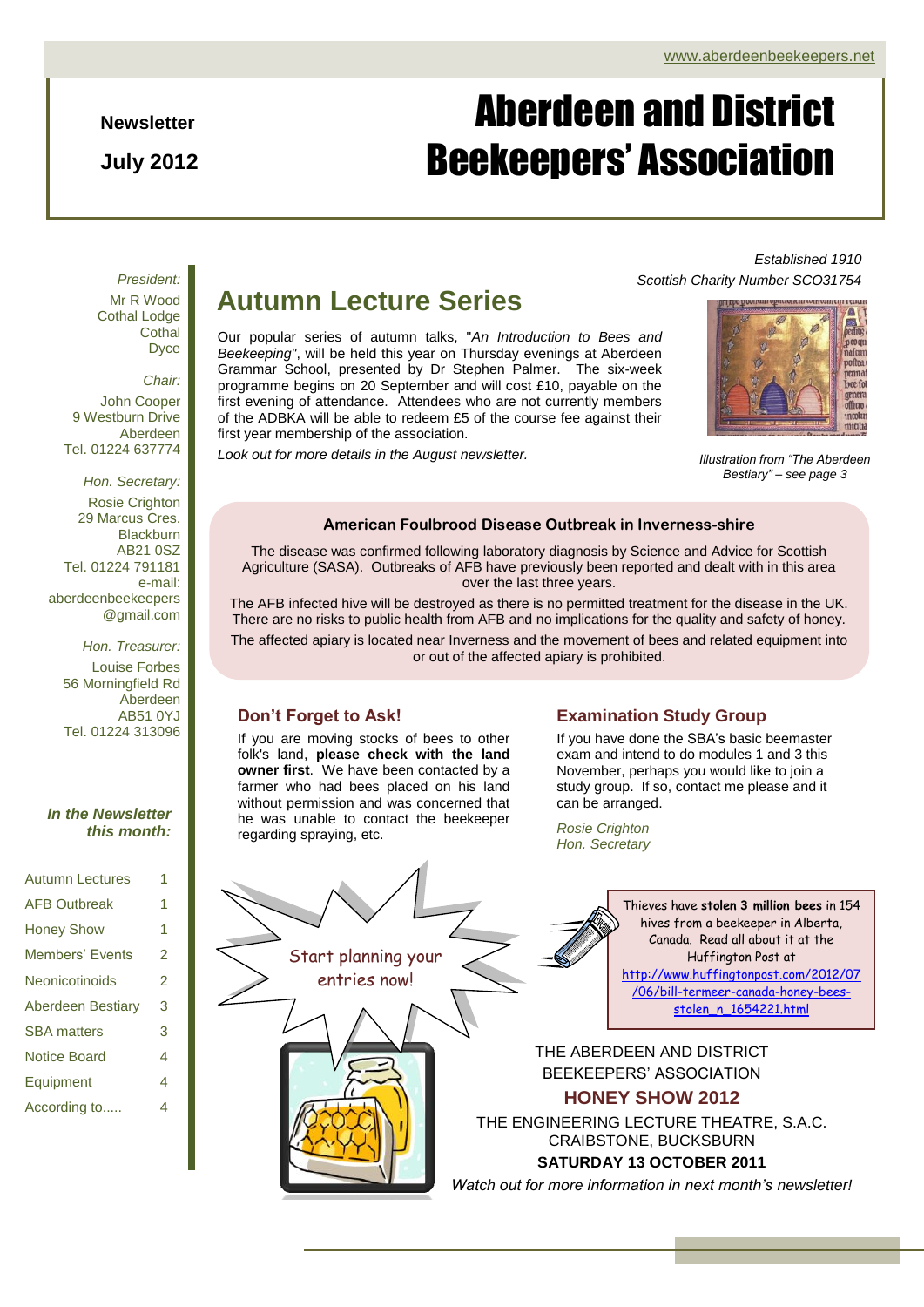# Page 2 of 4 ADBKA Newsletter

# Members' Events Events Members'

## **APIARY DEMONSTRATION**

Sunday 22 July at 2.30pm **HEALTHY BEE HUSBANDRY**

### Dr James Beattie's Apiary

*Approximately 100 metres along the Clovenstone road, off the A96, just before the Thainstone Mart, post code AB510YG (signage will be posted at site)*

## **APIARY DEMONSTRATION**

Saturday 18 August at 2.30pm **HEATHER VISIT AND PICNIC LUNCH** 

Murray McGregor's Apiary, Raebush

*App. half way along the minor road between the B9119 and the A97. From the south, pass the Burn O'Vat Visitors' Centre, then fork left, signposted 'Raebush' (signage will be posted at site)*

## **APIARY DEMONSTRATION**

Saturday 4 August at 2.30pm

Dr Stephen Palmer:

**HIVE INSPECTION & DEMO OF EXTRACTING HONEY AND PROCESSING/CREAMING HONEY FOR SALE**

Fintry Schoolhouse, Fintry, Turriff, AB53 5RN OS Grid reference: NJ 75291 (54596)

Take A947 out of Turriff towards Banff; turn right at Whitelodge Garden Centre on B9105 towards Peterhead. At Fintry Farm turn sharp left towards 'Slackadale'; the schoolhouse is 400m on RHS.

Phone number 01888 551367

There will be a wet weather routine in case of inclement weather. Attendees should come to the Schoolhouse in the first instance.

*The following letter appeared in the July issue of the Scottish Beekeeper and is reproduced here with the kind permission of the authors:*

## Dear Sir

On the differences in colony losses in the East and West of Scotland Magnus Peterson attended a lecture by Dr Chris Connolly of Dundee University on his ongoing honeybee research and a striking result which he cited, from the volunteer beekeepers working with him, is that there had been in the winter of 2011-12 a strikingly higher rate of winter losses among those volunteers in the East of Scotland compared with those in the West of Scotland. This particular comparison is one which we had never chosen in the series of surveys of beekeepers in Scotland which we have conducted for the SBA since 2006. However the data are all available to us, and the following table summarises the results when this comparison is made:

| Winter (sample) | Reported<br>East of<br>Scotland<br>loss rate | Reported<br>West of<br>Scotland<br>loss rate | Comment        |
|-----------------|----------------------------------------------|----------------------------------------------|----------------|
| 2006-07         | 18%                                          | 18%                                          | No difference  |
| (SBA members)   |                                              |                                              |                |
| 2007-08         | 24%                                          | 28%                                          | No significant |
| (SBA members)   |                                              |                                              | difference     |
| 2008-09         | No data available                            |                                              |                |
| 2009-10         | 35%                                          | 26%                                          | Significant    |
| (SBA members)   |                                              |                                              | difference     |
| 2009-10         | 29%                                          | 11%                                          | Significant    |
| (Bee farmers)   |                                              |                                              | difference     |
| 2010-11         | 25%                                          | 7%                                           | Significant    |
| (SBA members)   |                                              |                                              | difference     |

The difference in 2007-08 shows a higher rate of loss in

the West than in the East, but is not statistically significant. However since 2009-10 there is clear evidence – based on statistical significance testing – that the East has had higher winter loss rates than the West.

It looks as though something changed between 2007-08 and 2009-10, and it has remained in its new state ever since.

Of course the East of Scotland has a far higher proportion of the land devoted to arable farming than the West, and in particular there is far more growing of Oil Seed Rape there, often deliberately sought out by beekeepers. Evidence has recently started to accumulate about the possible adverse effects of neonicotinoids, used as seed dressings, on bees foraging on crops treated with them, with Oil Seed Rape being particularly implicated. When did the widespread use of neonicotinoids as seed dressing for Oil Seed Rape in Scotland begin?

Yours faithfully

Alison Gray and Magnus Peterson *Department of Mathematics and Statistics University of Strathclyde, Glasgow*



As can be seen above, the debate about the part played by **neonicotinoid-based pesticides** in bee health continues. Meanwhile, the French Government has banned the commonly used neonicotinoid pesticide, Cruiser.

The story was reported by, amongst others, Reuters a[t http://uk.reuters.com/article/2012/06/01/us](http://uk.reuters.com/article/2012/06/01/us-france-cruiser-idUKBRE8500LO20120601)[france-cruiser-idUKBRE8500LO20120601](http://uk.reuters.com/article/2012/06/01/us-france-cruiser-idUKBRE8500LO20120601)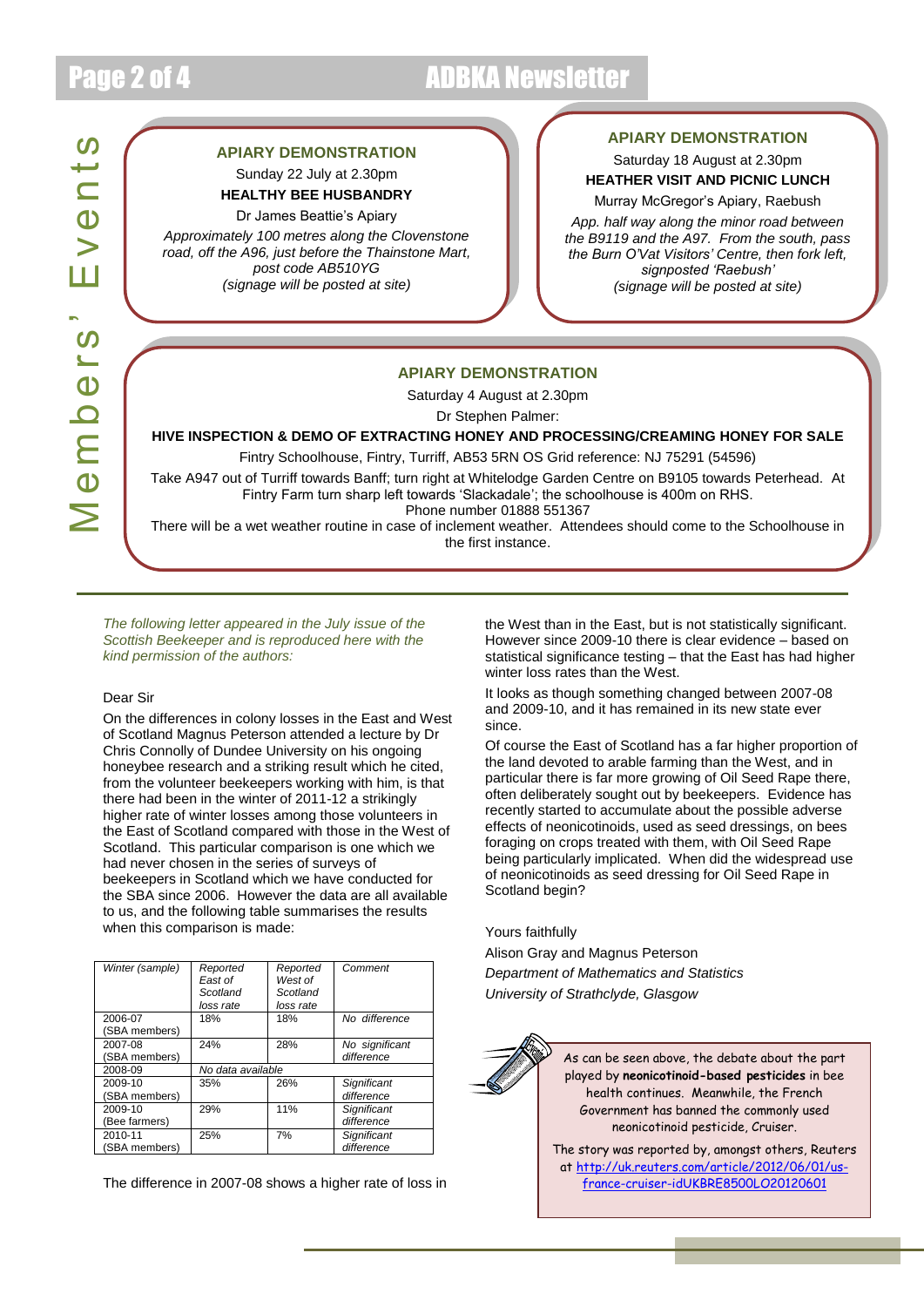# Page 3 of 4 **ADBKA** Newsletter

I visited yesterday an exhibition at the new (spectacular) Aberdeen University Library called: 'The Aberdeen Bestiary'. This is a 12<sup>th</sup> century book held at the University Library – and it is full of wonderful illustrations from nature. A Bestiary is a collection of short descriptions about all sorts of animals, real and imaginary, birds and even rocks, accompanied by a moralising explanation. One of the illustrations depicts the honeybee *(see page 1)*. The accompanying text (to this illustration (from Folio 63v) includes these words (note the mistaken belief that drones are the kings of the hive).

*The Greeks call the larger bees which are produced on the outer parts of the honeycomb castros; some think they should be called 'kings' because they are leaders in the fortress.*

Bees, alone among all the kinds of living things, raise their offspring communally, live in a single dwelling, are enclosed within a *single homeland, and share their toil, their food, their tasks, the produce of their labour and their flight.*

*What else? Procreation is common to all, as is the purity of their virginal body in the common process of birth, since this is achieved without intercourse or lust; they are not wracked by labour pains, yet they produce at once a great swarm of offspring, collecting them with their mouths from leaves and grass.*

*They choose their own king, they appoint themselves his people; but although they are subject to the king, they are nevertheless free. For they have the right of selecting him and of offering him their loyalty, because they love him as one whom they have chosen and honour him with such a responsibility. Moreover, the king is not chosen by lot, because in such cases the outcome is a matter of chance not judgement. And often, by the unpredictable chance of fate, the least suitable candidate is chosen over better ones.*

*Among bees, the king has outstanding natural characteristics, standing forth by virtue of the size and appearance of his body. And, what is essential in a king - a merciful nature. For even if he has a sting, he does not use it for revenge, for there are laws of nature, unwritten but embedded in custom, that those who are endowed with the greatest power should be the more lenient in administering punishment.*

*The bees who do not comply with the laws of the king, repent and punish themselves and die by their own sting. It is custom that the Persians are said to preserve today: that those who have committed a crime pay the price by carrying out their own sentence of death.*

*Thus no peoples serve their king with the devotion shown by the bees: not the Indians, nor the Persians, who are subject to exceedingly harsh laws, nor the Sarmatians. Their devotion is such that no bees dare leave their living areas in search of food, unless the king has gone first and has claimed his place at the head of the flight.*

The exhibition continues until  $18^{th}$  August – and is well worth a visit.

*Stephen Palmer*

Is there no end to the wonders of the honey bee? Now a team of scientists from Arizona State University and the Norwegian University of Life Sciences claims that in circumstances where older bees take on responsibilities usually conducted by younger bees, they undergo chemical changes in their brains, akin to **reversing the aging process**. They found that there was drastic increase in two proteins, Prx6 and chaperone. Prx6 is a protein that is also found in humans that can help protect against dementia including diseases such as Alzheimer's.

This story was widely reported in the press, including by the International Business Times at

[http://www.ibtimes.co.uk/articles/359372/20120704/older-bees-time](http://www.ibtimes.co.uk/articles/359372/20120704/older-bees-time-reverse-aging-effects-dementia.htm)[reverse-aging-effects-dementia.htm](http://www.ibtimes.co.uk/articles/359372/20120704/older-bees-time-reverse-aging-effects-dementia.htm)

## **SCOTTISH BEEKEEPERS ASSOCIATION CENTENARY CELEBRATION CONFERENCE**

## **Saturday 15 and Sunday 16 September 2012**

The Stirling Management Centre, University of Stirling

Over the two days, there will be a series of lectures by Prof Robert Paxton, Prof Keith Delaplane, Prof Robert Pickard, and Dan Basterfield NDB.

Accompanying the lectures will be trade stands, local associations' displays, workshops, demonstrations and beekeeping exhibits. The highlight of the celebration will be a centenary dinner and ceilidh.

To download a booking form, visit

<http://www.scottishbeekeepers.org.uk/About/SBACentenary.aspx>Or, contact Peter Matthews, 4 Annanhill, Annan, Dumfriesshire DG12 6TN; Tel. 01461 205525, e-mail: [silverhive@hotmail.com](mailto:silverhive@hotmail.com)

Intrepid and supremely brave **Nepalese honey gatherers** seek out the cliff-borne nests of the giant Apis laboriosa bee, which measures up to three centimetres in length. A single nest can contain up to 60kg (130lb) of honey.

Dressed in special ritual clothes woven from nettle fibres, the men risk their lives to gather the bees' red honey, which sells for about five times the price of regular honey.

See the amazing pictures of their extreme beekeeping at:

[http://www.dailymail.co.uk/news/article-](http://www.dailymail.co.uk/news/article-2151002/Just-buzz-ness-usual--Fearless-Nepalese-honey-hunters-scale-250ft-cliffs-pursuit-prize--attack-worlds-largest-bees.html)[2151002/Just-buzz-ness-usual--Fearless-](http://www.dailymail.co.uk/news/article-2151002/Just-buzz-ness-usual--Fearless-Nepalese-honey-hunters-scale-250ft-cliffs-pursuit-prize--attack-worlds-largest-bees.html)[Nepalese-honey-hunters-scale-250ft-cliffs](http://www.dailymail.co.uk/news/article-2151002/Just-buzz-ness-usual--Fearless-Nepalese-honey-hunters-scale-250ft-cliffs-pursuit-prize--attack-worlds-largest-bees.html)[pursuit-prize--attack-worlds-largest](http://www.dailymail.co.uk/news/article-2151002/Just-buzz-ness-usual--Fearless-Nepalese-honey-hunters-scale-250ft-cliffs-pursuit-prize--attack-worlds-largest-bees.html)[bees.html](http://www.dailymail.co.uk/news/article-2151002/Just-buzz-ness-usual--Fearless-Nepalese-honey-hunters-scale-250ft-cliffs-pursuit-prize--attack-worlds-largest-bees.html)



To join the SBA, visit: [www.scottishbeekeepers.org.uk](http://www.scottishbeekeepers.org.uk/)